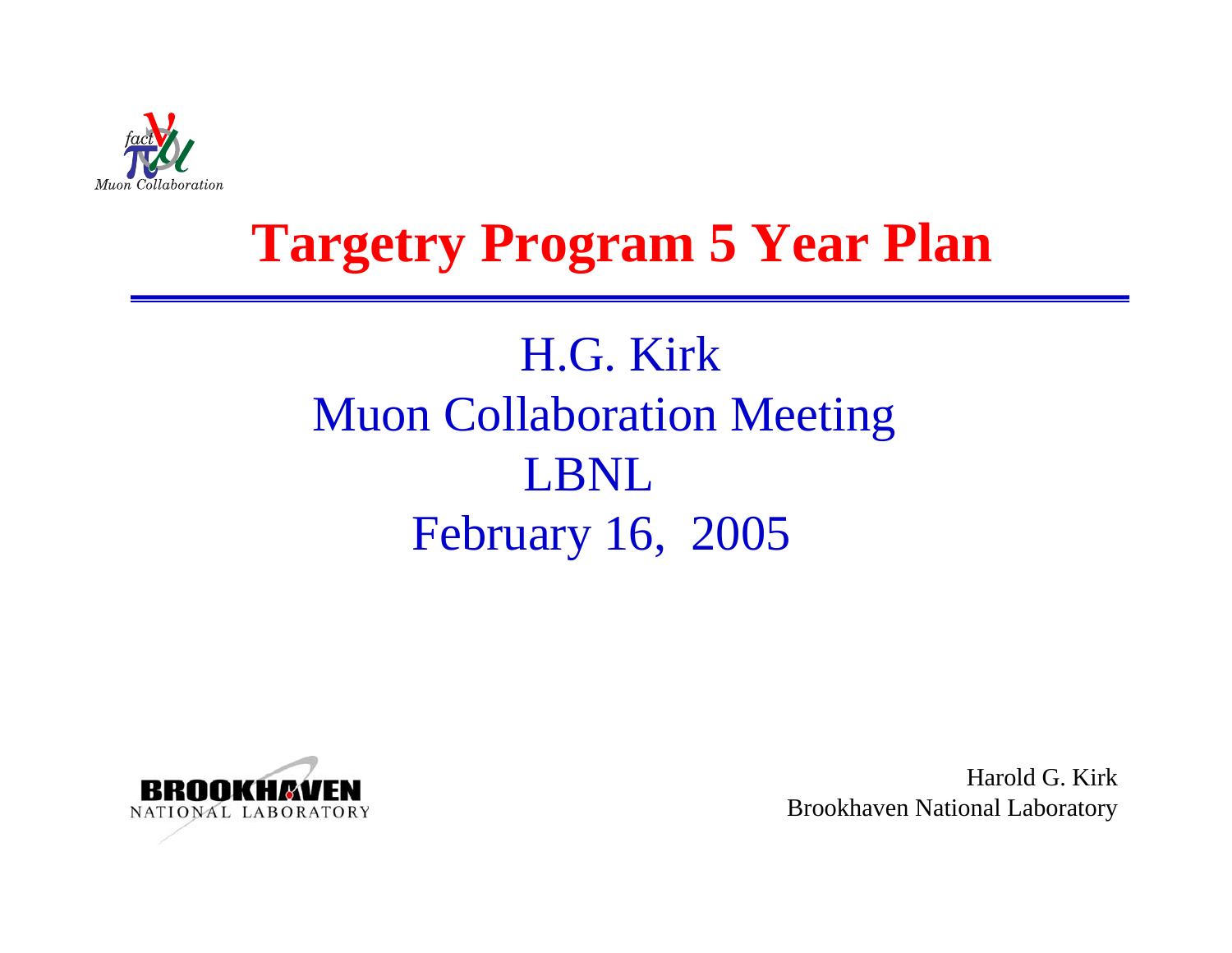

The target effort for FY05,06, and 07 will focus on mounting and running the high-power target experiment at CERN. This experiment has successfully gone through the CERN approval process and now is in the hands of the CERN Director General who has sent signals that he will approve it.

The major remaining effort at CERN will be to secure the power supply for the 15T pulsed solenoid and install the cryo infrastructure.

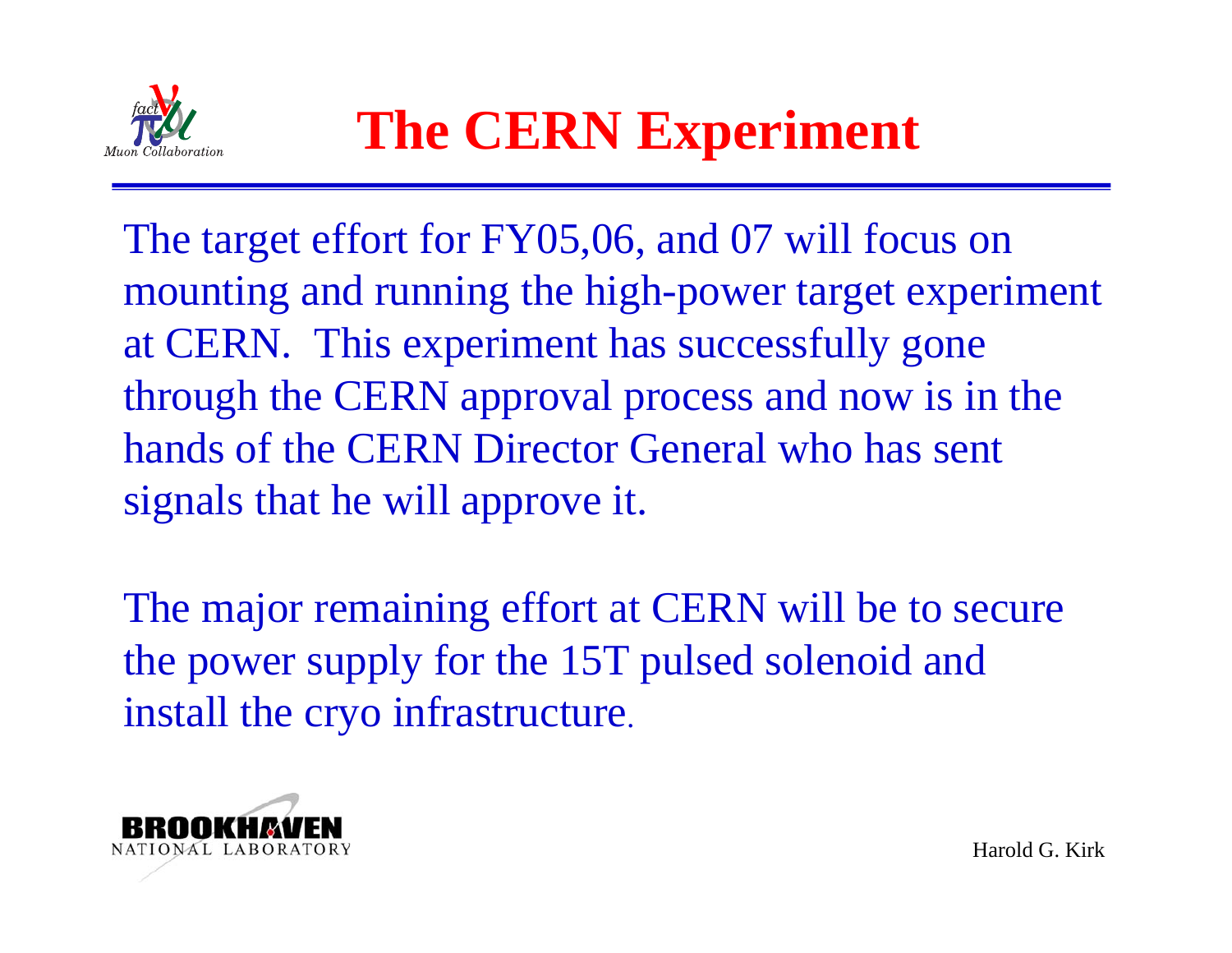

## **CERN experiment (continued)**

The principle activity outside of CERN will focus on receiving and testing the pulsed solenoid and developing the Hg jet system. A fully integrated test of the Hg jet and pulsed solenoid is planned.

At CERN we should achieve having a 20 TP beam with a 2 microsecond spill impinging on the Hg jet target.

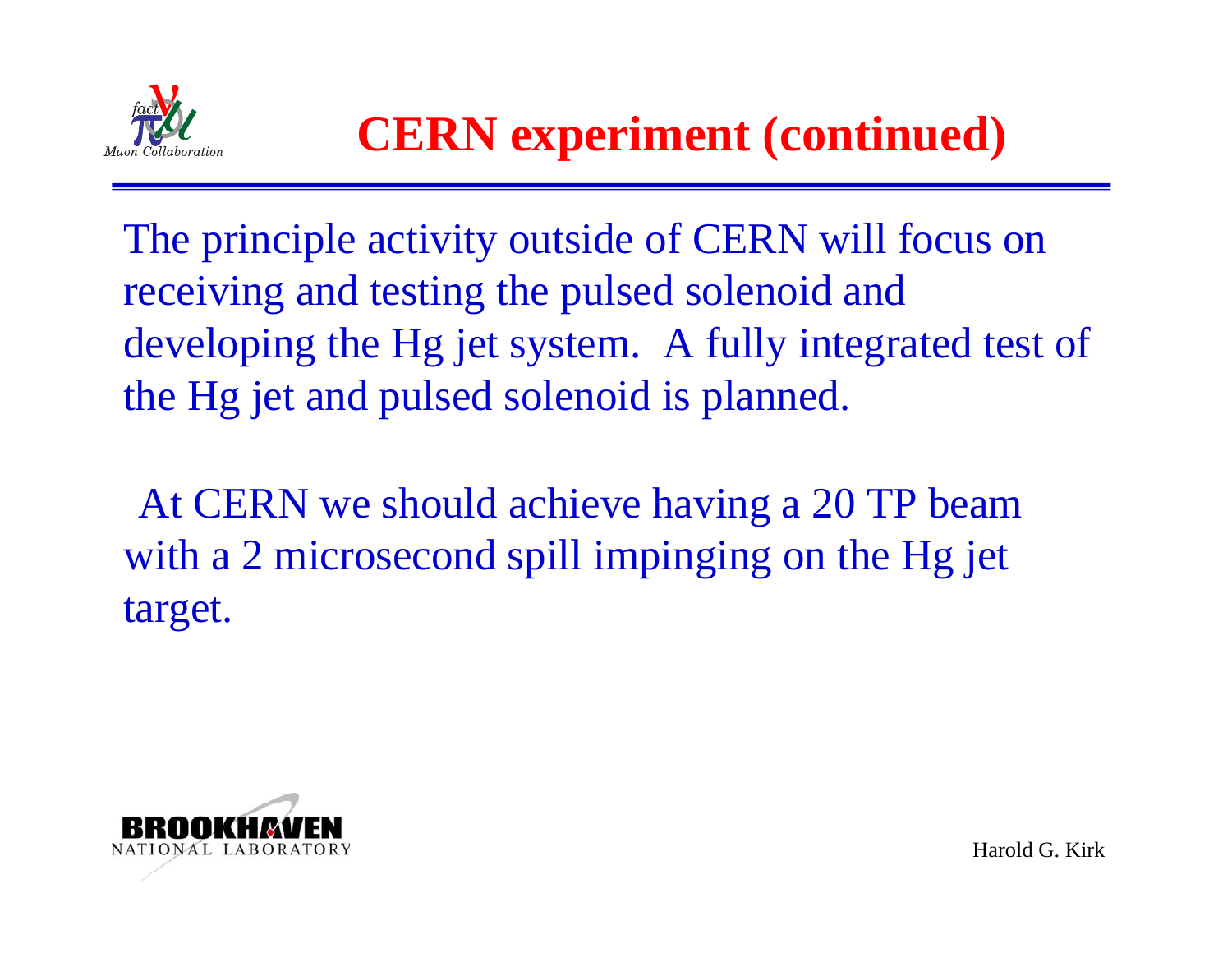

We have the possibility of subsequently moving the experiment to JPARC where we have submitted a Letter of Intent. At JPARC we would be able to extend our testing to include 40 TP in a few 10's of ns spill and 300 TP in a 4 microsecond spill.



Harold G. Kirk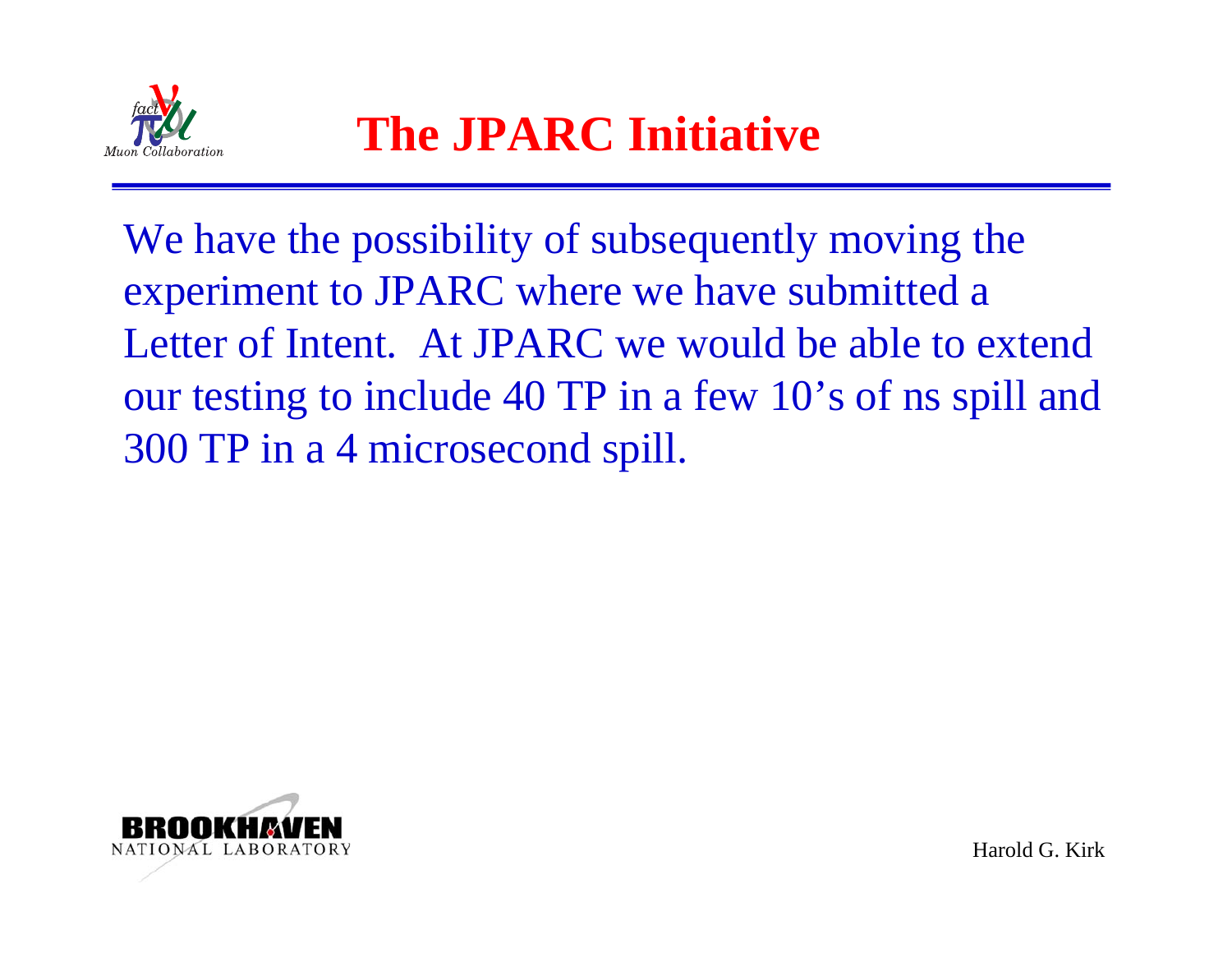

In parallel to the liquid Hg jet program, we will continue to pursue a program to test and identify materials which might be suitable for use in solid targets in a multi-MW facility.

This effort will focus on determining the physical properties of promising materials after exposure to radiation. We plan to irradiate our samples to the level of or beyond 1 DPA.